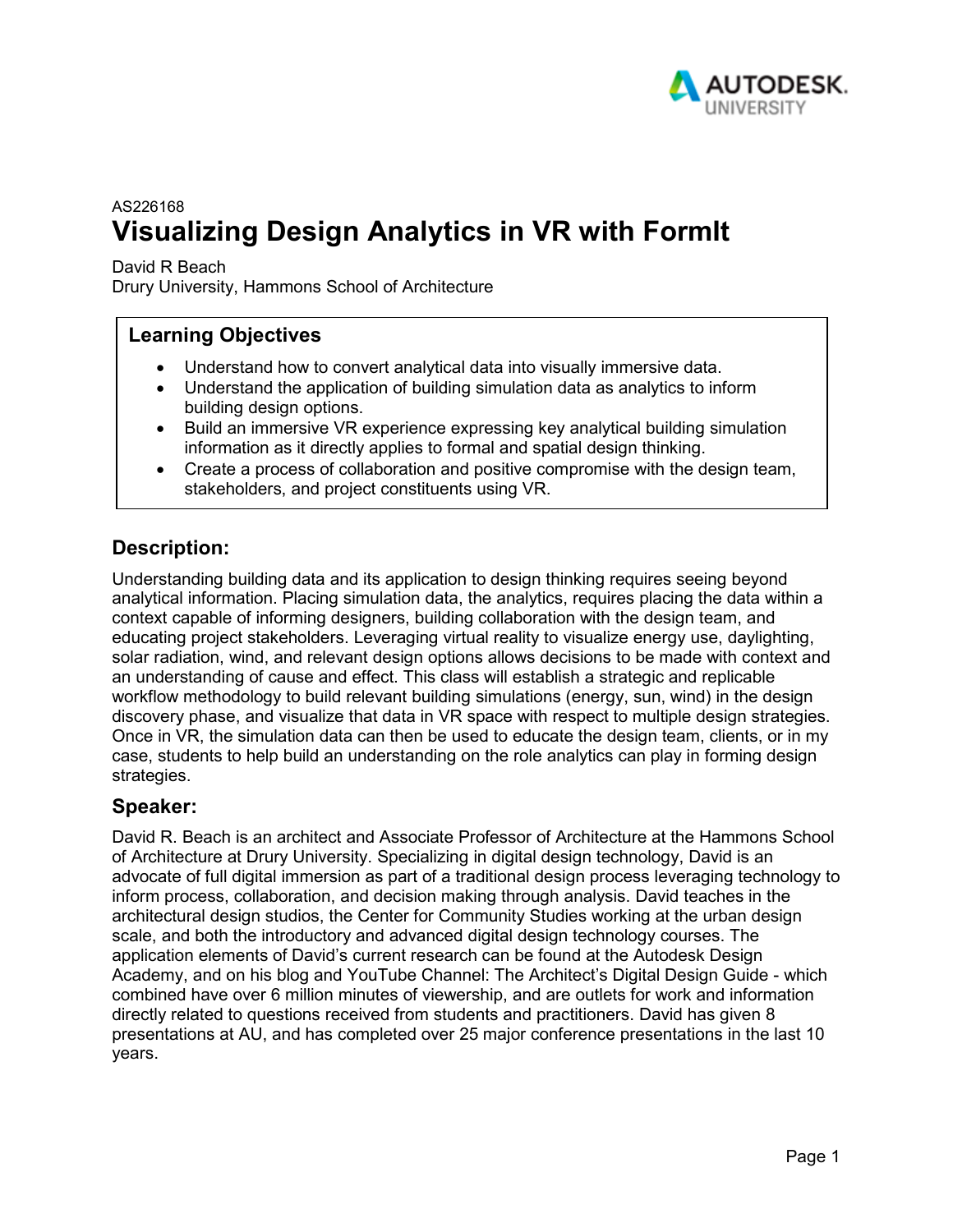

## **Why the Topic?:**

Design thinking and technology are not always the best friends. The reality of this observation has been amplified by experience of teaching at a university. When I am trying to teach a student how to design, and how to use software, these two elements are often in competition with each other for the brain's attention...it is a bit of a left brain right brain traffic jam that happens. While the right side is trying to apply the creative principles of design thinking, the left side of the brain is tapping the brakes to enforce the recollection of which button performs specific modeling tasks. We are asking, especially at the university, for maximum creativity. Software learning is asking for retention methodology rather than out of the box problem solving. However, the complex issues that architecture is presenting, along with the amplified nature of these problems we will be addressing in the immediate future: Required massive reduction in building energy consumption, increased complexity in building systems and systems integration, unstable and less predictable construction costs and methods, hemorrhaging design and construction schedules – all lead to the requirement that we, as designers, are placing more emphasis on early design decisions that lead to major ramifications later in the process.

As a former practitioner, and now an educator, the question I often hear from students and young professionals is: "how do we convince a client to move in a direction that allows for creativity?" While that is a complex question, what I convey is the process that lead to my most creative projects had one overarching constant: quality collaboration with the client. This first requires the design team to remove any notion of "convincing" or "selling" and idea. Most of our clients know sales better than we do. They loathe being sold, but are interested in developing their understanding of design and its financial impact. My best clients were also always willing to collaborate in the design process if it was structured in a way that was engaging, well defined (ask good questions – "what do you think" is a bad questions), and allowed the client to take creative control of the project through a method of "guided inquiry." In other words, designing prompts that increase involvement, build authorship from the project stakeholders in the design outcome, and massively improve the education of what design is.

The converging path of these two points in architecture: improving our ability to leverage technology, and our ability to communicate and collaborate with clients, are extremely relevant to the future of successful practice. It is imperative that we improve our technical capacities and raise our CVP, or the Client Value Proposition. In "Thinking Like a Client" published by the American Institute of Architects (AIA), Kevin W. C. Green's research explains that while the architecture community views design as a process (verb), the perspective of a client is quite different. "Clients view 'design' as a product - a noun.... As a result, clients do not recognize the value of architects until it is time to produce (the documentation for) 'the design,' well after the formative stages of a project." Kevin Green also outlines the perception of a client toward an architect when a project does not meet their expectations: "Clients' (have a) negative perception of architects as 'monument-building' artists with little practical or technical expertise...(M)ost clients perceive architects as having been inadequately prepared during their architectural education to work corroboratively with clients, properly manage a business, and understand the construction process." These two hurdles for our profession to overcome are clearly connected. Raise the level of expertise. Share this expertise and utilize it as a way to make informed decisions with clients. Achieve these results and our profession has a whole raises our CVP. In particular, it raises the value of where we need to most significant investment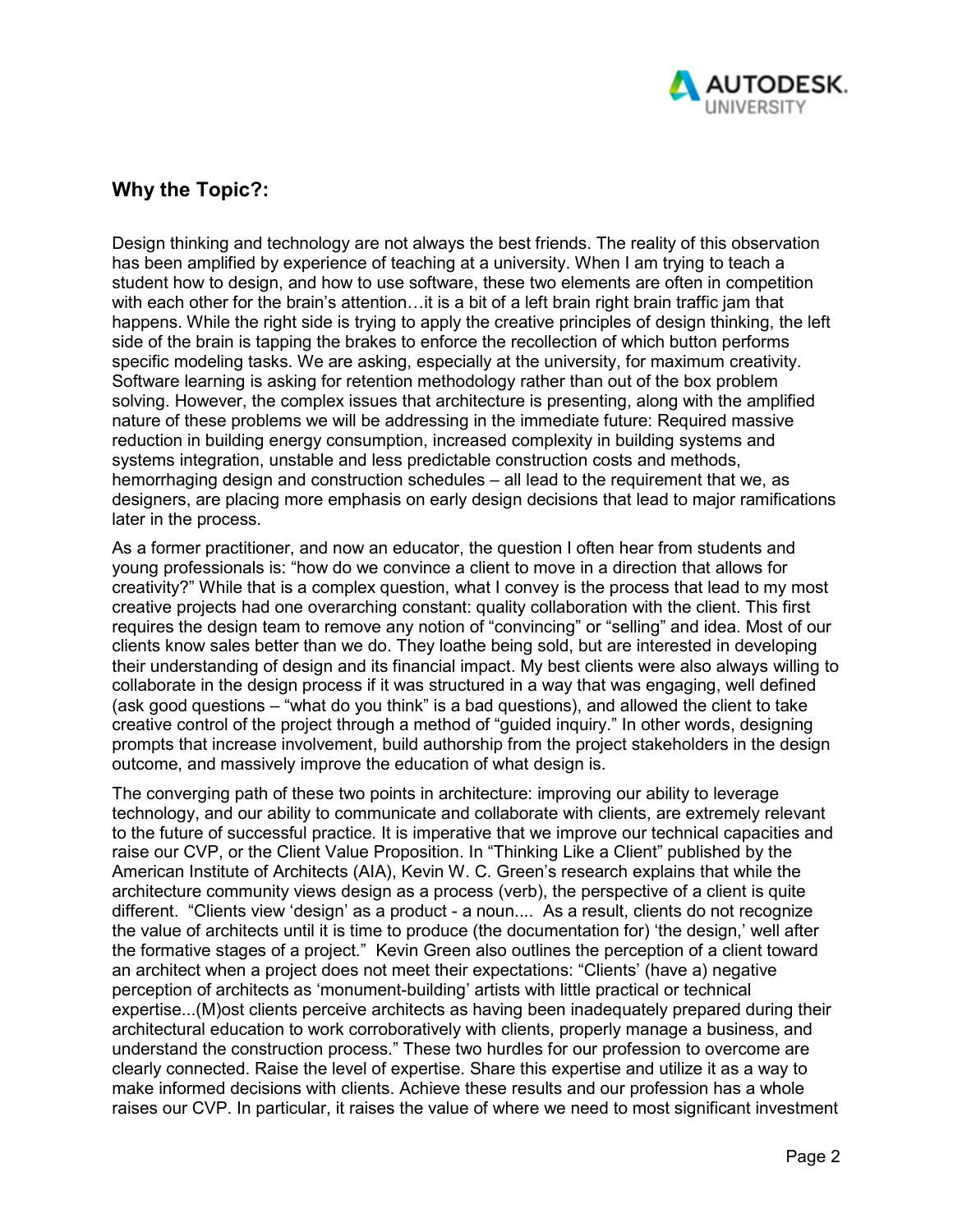

– in process. "Back in the day," professional we always struggled with methods to convey what we were designing, as the major gap was often in visualization. We used animation, renderings, and everything else that we could to convey…but nothing comes anywhere close to the potential of leveraging VR to convey design information. In short, VR conveys two things no other media has for our profession to date: scale and immersion. Renderings and drawings and animations can convey proportions, but VR conveys scale – that is as it relates to architecture, the understanding of how the human body relates to a space. Establish an authentic sense of scale allows us to displace a viewer from reality, and immerse them into something else. This presents a set of opportunities that we, as an industry, cannot afford to transition to slowly.

To set up the learning opportunities here I am going to go through a few simple examples, and I am very trusting that this audience will have the ability to connect the dots and apply these methods to more complex projects. Also, these are examples about presenting work extremely early in the design phases – specifically within design discovery. This is the ideal time to begin simulations (if completed early simulations inform our design thinking), client visualizations and collaborations, and a process that builds value in process:

# **Site – Building Topography, Simulation Data, and VR Workflow**

**Construction of the site:**

- Topography.
- Satellite Imagery.
- Conversion of data to topography.
- Add details to the toposurface.
- Establishment of location.
- *For complete step by step instruction see video linked here:*
- *https://youtu.be/pnmGb8YPtiI*

**Construction of the data:**

- FormIt.
- Establish location (and weather).
- Construction of massing.
- Create simulations.
- *For complete step by step instruction see video linked here:*
- *https://youtu.be/tbtQ-JzmplY*

**Construction of the VR template:**

- Push to VR using Go Live.
- Pull Live file into 3ds Max Interactive.
- Push Files from FormIt  $-$  \*.obj